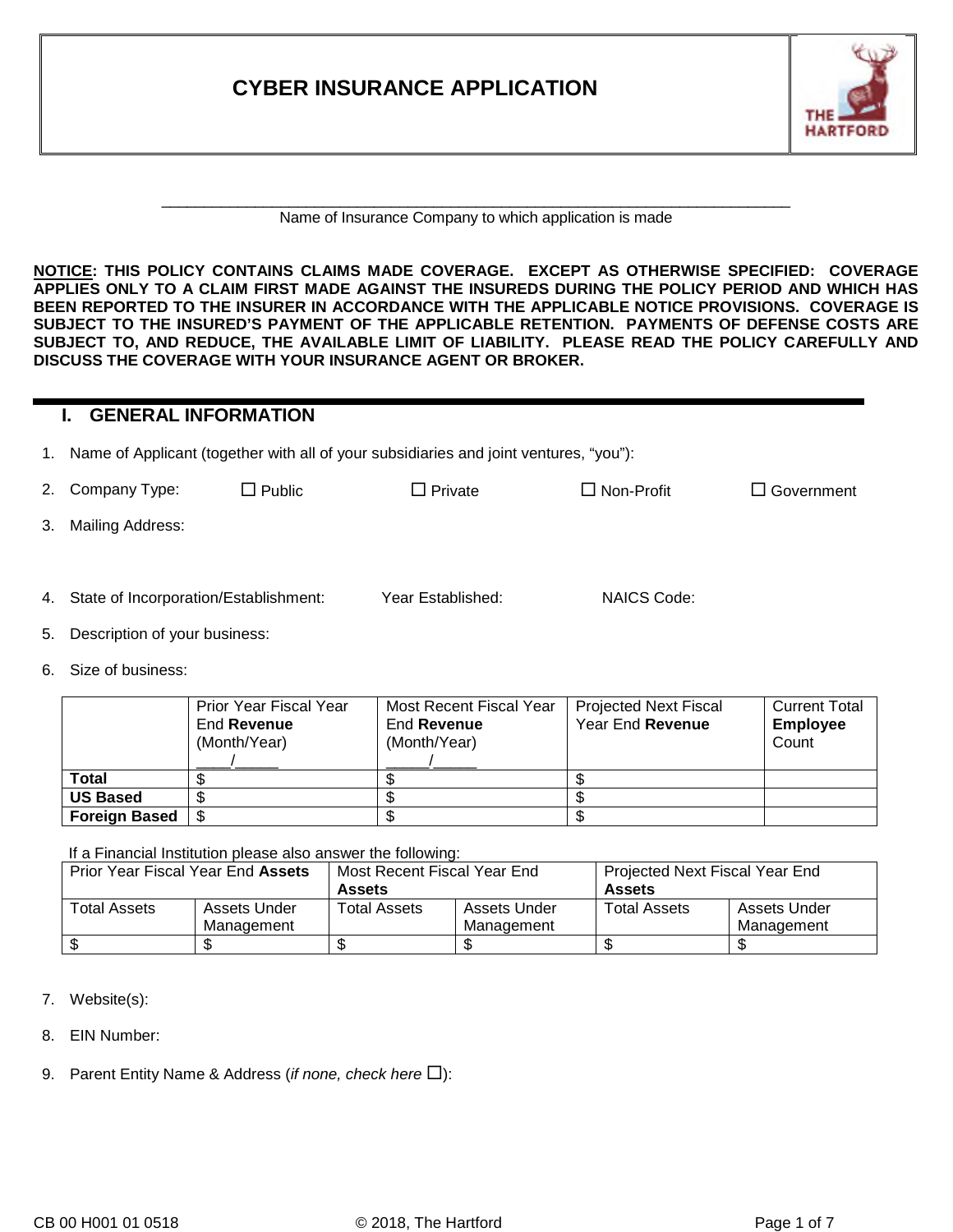| 10. Were you involved in (or might you be involved in) any actual, attempted, or planned merger, acquisition or |
|-----------------------------------------------------------------------------------------------------------------|
| divestment in the:                                                                                              |

|    | a. past 24 months?                                 | $\Box$ Yes              | No                                                                                                                                                                                                                                                                                                                                                                                    |                                                                                                                 |            |                       |
|----|----------------------------------------------------|-------------------------|---------------------------------------------------------------------------------------------------------------------------------------------------------------------------------------------------------------------------------------------------------------------------------------------------------------------------------------------------------------------------------------|-----------------------------------------------------------------------------------------------------------------|------------|-----------------------|
|    | b. next 12 months?                                 | $\Box$ Yes              | $\Box$ No                                                                                                                                                                                                                                                                                                                                                                             |                                                                                                                 |            |                       |
|    | If "yes" to any of a. or b. above, please explain: |                         |                                                                                                                                                                                                                                                                                                                                                                                       |                                                                                                                 |            |                       |
|    | If "yes," which countries?                         |                         | 11. Are you responsible for collecting, storing, processing, safeguarding or any other activity<br>involving the personal information of residents of foreign countries?                                                                                                                                                                                                              |                                                                                                                 | $\Box$ Yes | $\Box$ No             |
|    |                                                    |                         |                                                                                                                                                                                                                                                                                                                                                                                       | 12. How many people's non-public personal information (NPI) do you collect, store, process or otherwise handle? |            |                       |
|    | $\Box$ Under 50,000                                | $\Box$ 51,000 - 100,000 | $\Box$ 100,001 - 1,000,000                                                                                                                                                                                                                                                                                                                                                            | $\Box$ 1,000,001 - 5,000,000                                                                                    |            | $\Box$ Over 5,000,000 |
|    |                                                    |                         | 13. Do you engage in any service or activity involving or similar to: initial offerings, mining,<br>trading, exchanging, or storing of cryptocurrency, token, digital coin, or equivalent thereof?                                                                                                                                                                                    |                                                                                                                 | $\Box$ Yes | $\Box$ No             |
|    | II. PRIOR KNOWLEDGE & PRIOR NOTICE                 |                         |                                                                                                                                                                                                                                                                                                                                                                                       |                                                                                                                 |            |                       |
| 1. |                                                    |                         | In the past 36 months, have you become aware of any facts, acts or circumstances that<br>could give rise to any claim or loss under the policy for which you are applying?<br>If "yes," please describe each such fact, act, and circumstance:                                                                                                                                        |                                                                                                                 | $\Box$ Yes | $\Box$ No             |
|    |                                                    |                         |                                                                                                                                                                                                                                                                                                                                                                                       |                                                                                                                 |            |                       |
| 2. |                                                    |                         | In the past 36 months, have you reported any facts, acts, circumstances, claims, or loss for<br>coverage under an insurance policy that you would have reported for coverage under the<br>policy for which you are applying had it been in place? (If you had nothing to report during<br>that time, check here $\Box$ and continue straight to Section III., Qualitative Questions.) |                                                                                                                 | $\Box$ Yes | $\Box$ No             |

a. If "yes," please describe each such fact, act, circumstance, claim, and loss, including what policy it was reported under, what carrier issued it, and when it was reported.

b. If "no," please describe your rationale for not reporting and your contemplated future action below. (*If you had no prior insurance under which to give notice, please check here*  $\Box$ )

NOTE THE FRAUD WARNING STATEMENTS BELOW. IF YOU HAVE ANY QUESTIONS ABOUT HOW TO ANSWER ANY QUESTION IN THIS APPLICATION, PLEASE DISCUSS THEM WITH YOUR INSURANCE AGENT OR $\vert$ BROKER.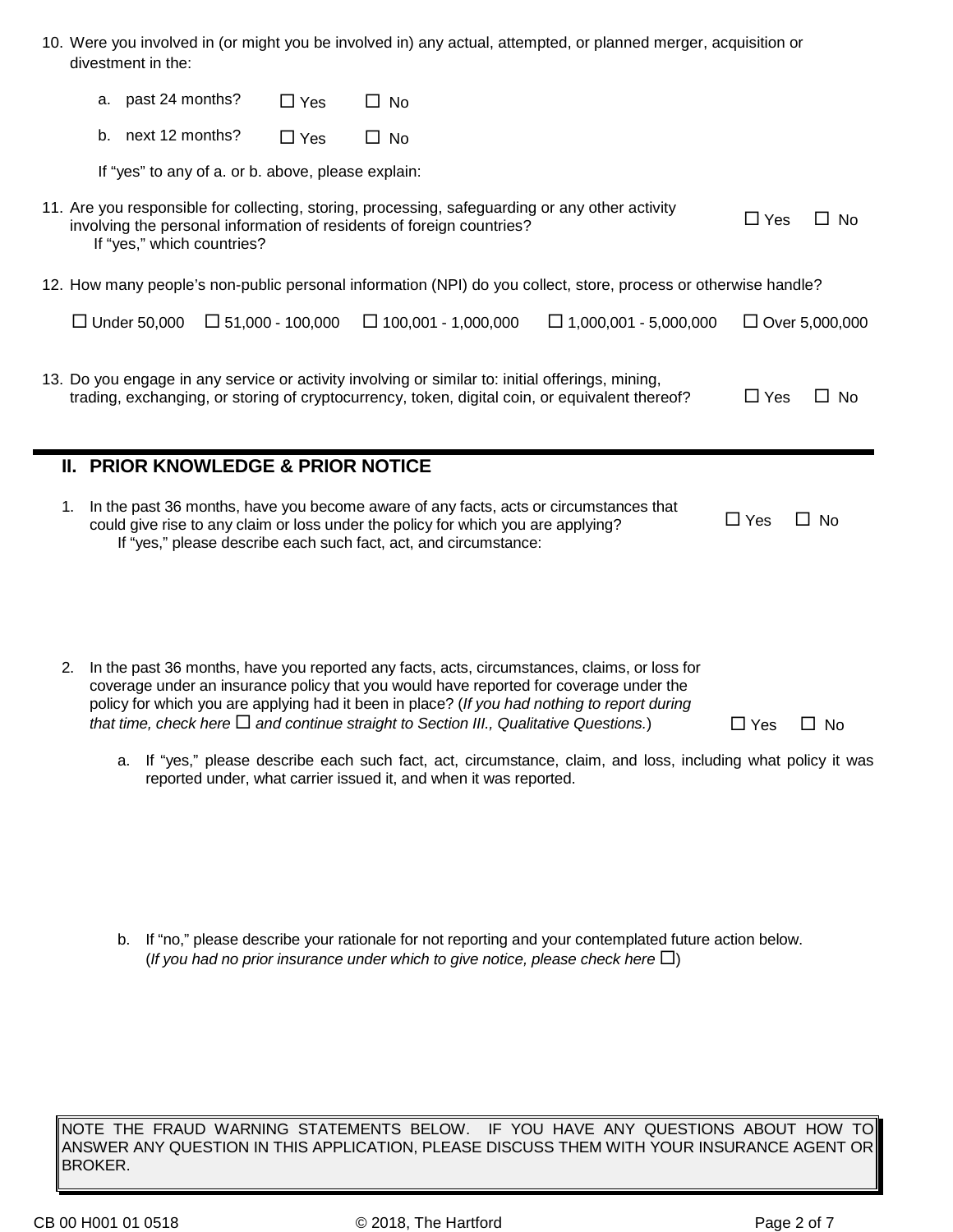## **ADDITIONAL INSTRUCTIONS FOR QUESTIONS IN SECTIONS III, IV, and V:**

These questions apply whether information is on or offline.

These questions apply whether the information is in your care or the care of a party to whom you have entrusted it.

Throughout sections **III** and **V,** "we," "us," and "our" mean you and any third party on whom you currently rely, or to whom you entrust any information.

Throughout sections **IV,** "you" and "your" mean you and any third party on whom you currently rely, or to whom you entrust any information.

### **III. QUALITATIVE QUESTIONS**

**Read the statements below and check all of the statements that apply to the operating environment proposed for insurance. Please remember that, in this section, "we," "us," and "our" mean you and any third party on whom you rely or relied, or to whom you entrust, or entrusted, any information.**

| $\mathbf{1}$   | We back-up mission critical data regularly, routinely store recent back-ups off-line and our backups are well<br>isolated from threats against our production systems.                                                                                                           |
|----------------|----------------------------------------------------------------------------------------------------------------------------------------------------------------------------------------------------------------------------------------------------------------------------------|
|                | We document and understand the sensitivity of our data.<br>ப                                                                                                                                                                                                                     |
|                | ப<br>Our sales, inventory and customer systems are: current; routinely maintained (including security updates);<br>supported by vendors; and legitimately procured and properly licensed.                                                                                        |
| $\overline{2}$ | ப<br>We have an up-to-date written privacy policy and security policy.                                                                                                                                                                                                           |
|                | We have formal written procedures for each of these policies.                                                                                                                                                                                                                    |
|                | ⊔<br>An attorney regularly reviews these policies and procedures and has determined that we are compliant with<br>applicable law.                                                                                                                                                |
| 3              | We retain information only as long as needed to comply with regulation.<br>ப                                                                                                                                                                                                     |
|                | $\Box$<br>Our purging of data is permanent.                                                                                                                                                                                                                                      |
|                | We have an up-to-date data retention policy.                                                                                                                                                                                                                                     |
| 4              | We have a dedicated, qualified resource who manages security and privacy, including access, e.g. Chief<br>Information Security Officer ("CISO").                                                                                                                                 |
|                | ப<br>Our access control procedures limit systems access to only those required to perform a job.                                                                                                                                                                                 |
|                | We employ multi-factor authentication for access to highly sensitive information.                                                                                                                                                                                                |
| 5              | ப<br>We train on security & privacy.                                                                                                                                                                                                                                             |
|                | ப<br>We conduct background checks on new employees and contractors.                                                                                                                                                                                                              |
|                | We enforce written agreements with employees on protecting sensitive information.                                                                                                                                                                                                |
| 6              | We encrypt all electronic information that leaves our physical control (laptops, mobile devices, storage, etc.),<br>using strong encryption and keys so that only we can decrypt it.                                                                                             |
|                | $\Box$<br>We maintain control over where our digital and hardcopy information is stored, maintaining a chain of custody.                                                                                                                                                         |
|                | We encrypt all highly sensitive information internally, including on servers.                                                                                                                                                                                                    |
| $\overline{7}$ | ⊔<br>We use technical measures, devices or tools and techniques including: firewalls, anti-virus,<br>passwords/authentication, to preclude unauthorized infiltration, modification or corruption of our network,<br>including endpoints and sensitive assets within the network. |
|                | We update these measures routinely.<br>ப                                                                                                                                                                                                                                         |
|                | We ensure that third parties on whom we rely continuously support any similar measures they use.                                                                                                                                                                                 |
| 8              | We ensure that anyone to whom we entrust information, in any form, undertakes measures to safeguard that<br>information in a manner compliant with applicable law and our own obligations to protect that information.                                                           |
|                | We contractually restrict the ability of parties we deal with to entrust information to anyone else and require<br>indemnification for any breach.                                                                                                                               |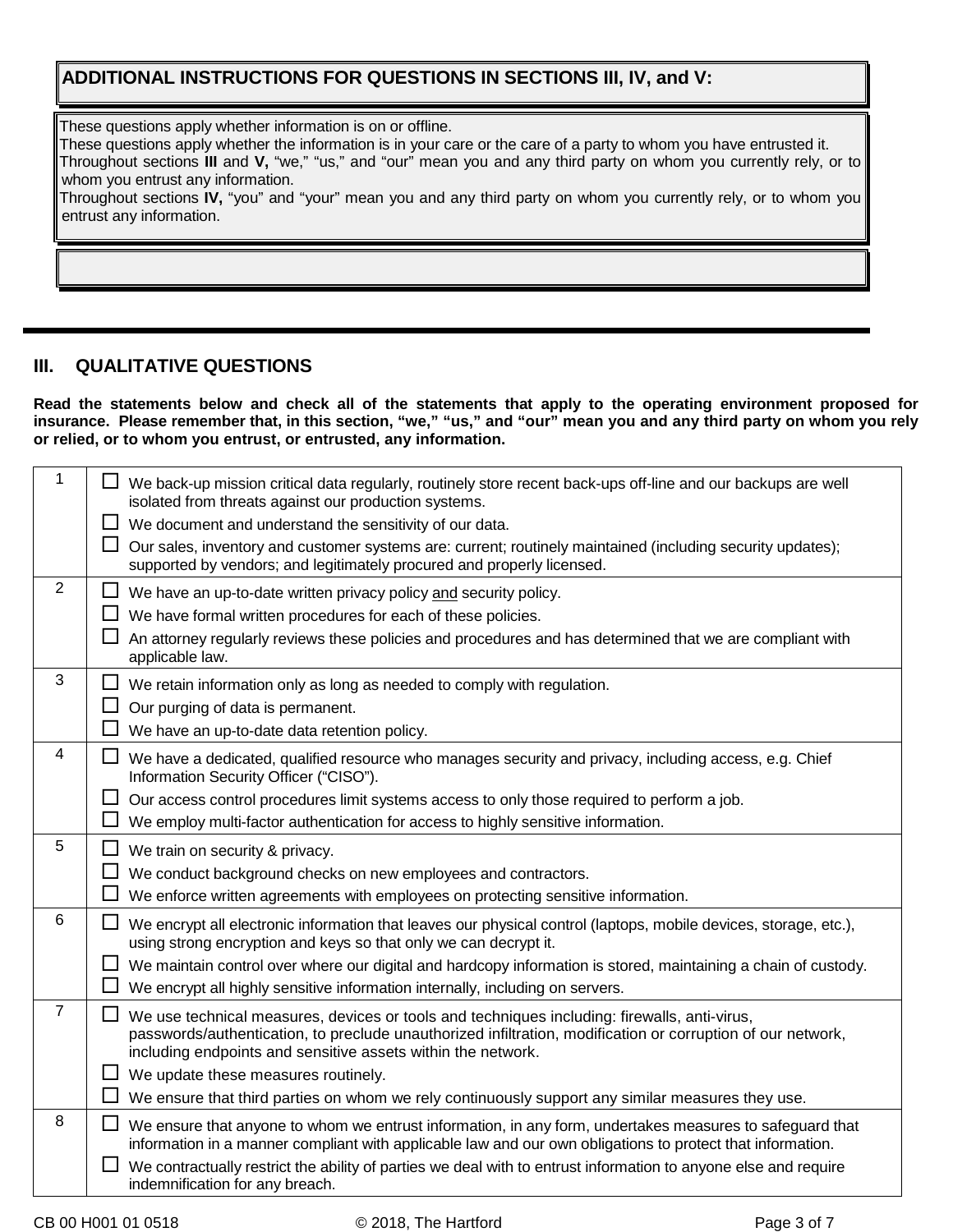|    | We ensure the parties we deal with have the financial wherewithal or sufficient insurance coverage to discharge<br>their obligations to us.                                                                     |  |  |  |  |  |
|----|-----------------------------------------------------------------------------------------------------------------------------------------------------------------------------------------------------------------|--|--|--|--|--|
| 9  | $\Box$ We continuously monitor our network, all endpoint devices and assets within our network to detect and respond to<br>attempted unauthorized access or unusual activity.                                   |  |  |  |  |  |
|    | $\Box$ We retain records (or logs) of that monitoring and any response measures undertaken; we review those records<br>often.                                                                                   |  |  |  |  |  |
|    | $\Box$ We have visibility into all assets, endpoints, devices and data residing on our network.                                                                                                                 |  |  |  |  |  |
| 10 | We maintain incident and disaster response plans.                                                                                                                                                               |  |  |  |  |  |
|    | We have a designated response team where members have specific assigned roles, are proficient in responding<br>to a loss-inducing situation, and know how to minimize impact on us or anyone who depends on us. |  |  |  |  |  |
|    | We rehearse and update those plans at least annually.                                                                                                                                                           |  |  |  |  |  |
| 11 | Executive leadership approval of Privacy and Security policy & procedures: Please indicate who approves your<br>corporate privacy and security policies and procedures.                                         |  |  |  |  |  |
|    | $\Box$ CEO, Owner or Equivalent<br>$\Box$ Executive Committee members<br>CISO                                                                                                                                   |  |  |  |  |  |

**Please use the space below to provide comments, identifying which question(s) are being commented on:**

# **IV. CONTROL CADENCE**

**Please check the box below with the most generally applicable answer. Please remember that, in this section, "you" and "your" mean you and any third party on whom you currently rely, or to whom you entrust any information.**

|                | How often do you implement system security<br>updates or patches?                                                                                                                                                                                 | Immediately<br>upon availability | $\Box$<br>Weekly | ΙI<br>Monthly  | П<br>Yearly      | $\overline{\phantom{a}}$<br>Not at all |
|----------------|---------------------------------------------------------------------------------------------------------------------------------------------------------------------------------------------------------------------------------------------------|----------------------------------|------------------|----------------|------------------|----------------------------------------|
| 2              | How often do you monitor your intrusion<br>detection system for signs of illicit activity?                                                                                                                                                        | Continuously                     | П<br>Weekly      | П<br>Monthly   | $\Box$<br>Yearly | П<br>Not at all                        |
| 3              | How often do you monitor your outbound<br>network traffic and destinations for possible<br>illicit or unauthorized traffic?                                                                                                                       | Continuously                     | П<br>Weekly      | П<br>Monthly   | П<br>Yearly      | П<br>Not at all                        |
| $\overline{4}$ | How often do you review and adjust the<br>configuration of your security devices and<br>software defending high value assets? (e.g.<br>intrusion detection, privilege management,<br>end point security, firewall and port<br>configuration etc.) | Continuously                     | П<br>Weekly      | П<br>Monthly   | □<br>Yearly      | П<br>Not at all                        |
| 5              | How often do you conduct risk and<br>vulnerability assessments?                                                                                                                                                                                   | Continuously                     | П<br>Weekly      | П<br>Monthly   | $\Box$<br>Yearly | П<br>Not at all                        |
| 6              | How often do you adjust the mechanisms you<br>use to protect system and information assets?<br>(e.g. servers, storage, databases, comm<br>rooms, etc.)                                                                                            | Continuously                     | П<br>Weekly      | П<br>Monthly   | П<br>Yearly      | П<br>Not at all                        |
| $\overline{7}$ | How often do you review and adjust access<br>authorization for facilities, hardcopy matter<br>and information systems?                                                                                                                            |                                  |                  | П<br>Quarterly | П<br>Yearly      | П<br>Not at all                        |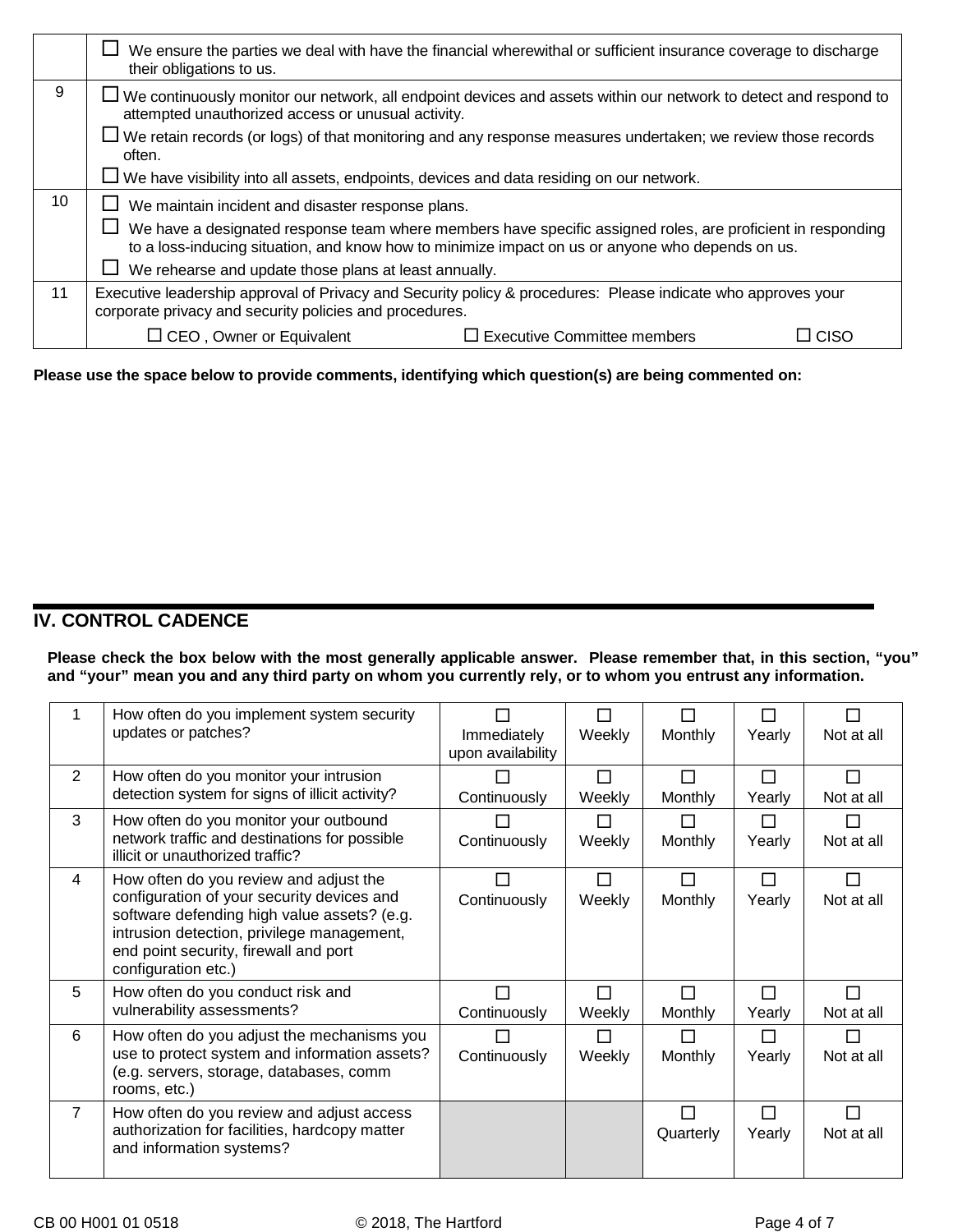| 8  | How often do you train those responsible for<br>protecting information and other assets? Not<br>just those in a security oriented role. |                         |        | Quarterly | Yearly | Not at all         |
|----|-----------------------------------------------------------------------------------------------------------------------------------------|-------------------------|--------|-----------|--------|--------------------|
| 9  | How often do you back up:<br>a. Data and system needed to keep your<br>business running?                                                | Real-time<br>journaling |        | Daily     |        | Less than<br>daily |
|    | b. Configuration?                                                                                                                       | When changed            |        |           |        | Infrequently       |
| 10 | How often do you review and if needed revise<br>your privacy and security policies and<br>procedures?                                   | Continuously            | Weekly | Monthly   | Yearly | Not at all         |

**Please use the space below to provide comments, identifying which question(s) are being commented on:**

#### **V. CONTENT MANAGEMENT**

**Please complete the following questions only if you are applying for Digital Media Coverage.**

**Please remember that, in this section, "we," "us," and "our" mean you and any third party on whom you currently rely, or to whom you entrust any information.**

|   | We have written editorial policies and a review process governing any content that we publish both on and off line<br>(including social media) including a formal process ensuring that we don't infringe another's copyright, title slogan, |            |             |  |  |
|---|----------------------------------------------------------------------------------------------------------------------------------------------------------------------------------------------------------------------------------------------|------------|-------------|--|--|
|   | trademark, logo, trade name, service mark or brand.                                                                                                                                                                                          | □ Yes      | $\Box$ No   |  |  |
|   | An attorney reviews and approves all content prior to publication.                                                                                                                                                                           | $\Box$ Yes | $\sqcup$ No |  |  |
|   | Were any trademarks acquired in the last three years?                                                                                                                                                                                        | $\Box$ Yes | $\Box$ No   |  |  |
|   | If "yes," were they screened for infringement?                                                                                                                                                                                               | □ Yes      | □ No        |  |  |
| 3 | Do you have a formal policy for responding to allegations that content created by you is libelous, infringing, or in                                                                                                                         |            |             |  |  |
|   | violation of any other party's rights?                                                                                                                                                                                                       | $\Box$ Yes | $\Box$ No   |  |  |
|   |                                                                                                                                                                                                                                              |            |             |  |  |

**Please use the space below to provide comments, identifying which question(s) are being commented on:**

**Maryland Applicants Only** - A binder or policy is subject to a 45-day underwriting period beginning on the effective date of coverage. An Insurer may cancel a binder or policy during the underwriting period if the risk does not meet our underwriting standards of the Insurer. If the Insurer discovers a material risk factor during the underwriting period, the Insurer shall recalculate the premium for the policy or binder based on the material risk factor as long as the risk continues to meet the underwriting standards of the Insurer.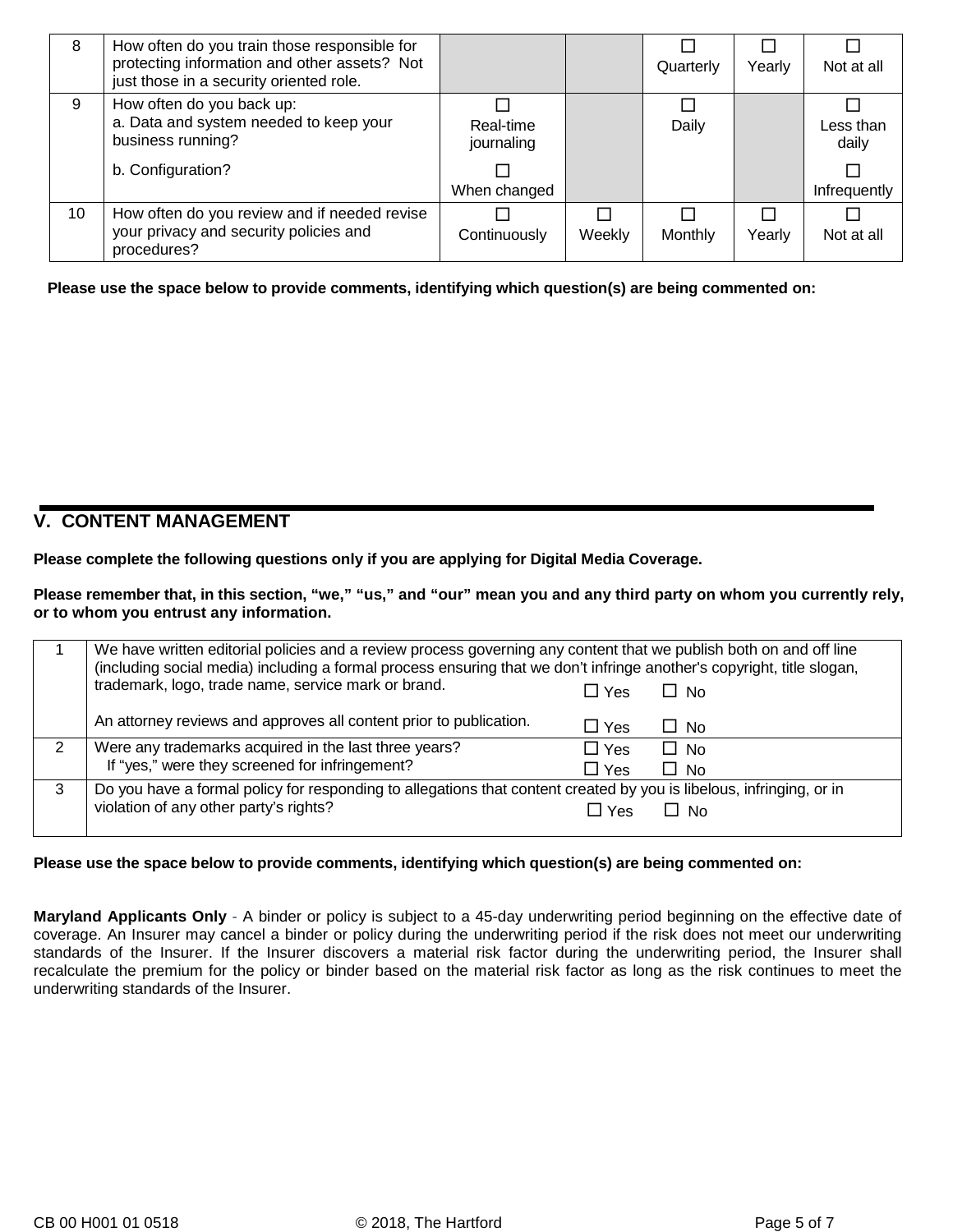**ATTENTION ALABAMA, ARKANSAS, DISTRICT OF COLUMBIA, MARYLAND, RHODE ISLAND AND WEST VIRGINIA APPLICANTS: ANY PERSON WHO KNOWINGLY (OR WILLFULLY IN MARYLAND) PRESENTS A FALSE OR FRAUDULENT CLAIM FOR PAYMENT OF A LOSS OR BENEFIT OR KNOWINGLY (OR WILLFULLY IN MARYLAND) PRESENTS FALSE INFORMATION IN AN APPLICATION FOR INSURANCE IS GUILTY OF A CRIME AND MAY BE SUBJECT TO FINES AND CONFINEMENT IN PRISON.**

**ATTENTION COLORADO APPLICANTS: IT IS UNLAWFUL TO KNOWINGLY PROVIDE FALSE, INCOMPLETE, OR MISLEADING FACTS OR INFORMATION TO AN INSURANCE COMPANY FOR THE PURPOSE OF DEFRAUDING OR ATTEMPTING TO DEFRAUD THE COMPANY. PENALTIES MAY INCLUDE IMPRISONMENT, FINES, DENIAL OF INSURANCE, AND CIVIL DAMAGES. ANY INSURANCE COMPANY OR AGENT OF AN INSURANCE COMPANY WHO KNOWINGLY PROVIDES FALSE, INCOMPLETE, OR MISLEADING FACTS OR INFORMATION TO A POLICY HOLDER OR CLAIMANT FOR THE PURPOSE OF DEFRAUDING OR ATTEMPTING TO DEFRAUD THE POLICY HOLDER OR CLAIMANT WITH REGARD TO A SETTLEMENT OR AWARD PAYABLE FROM INSURANCE PROCEEDS SHALL BE REPORTED TO THE COLORADO DIVISION OF INSURANCE WITHIN THE DEPARTMENT OF REGULATORY AGENCIES.**

**ATTENTION FLORIDA APPLICANTS: ANY PERSON WHO KNOWINGLY AND WITH INTENT TO INJURE, DEFRAUD OR DECEIVE ANY INSURER FILES A STATEMENT OF CLAIM OR AN APPLICATION CONTAINING ANY FALSE, INCOMPLETE, OR MISLEADING INFORMATION IS GUILTY OF A FELONY OF THE THIRD DEGREE.**

**ATTENTION HAWAII APPLICANTS: FOR YOUR PROTECTION, HAWAII LAW REQUIRES YOU TO BE INFORMED THAT PRESENTING A FRAUDULENT CLAIM FOR PAYMENT OF A LOSS OR BENEFIT IS A CRIME PUNISHABLE BY FINES OR IMPRISONMENT, OR BOTH.<sup>i</sup>**

**ATTENTION KANSAS APPLICANTS: INSURANCE FRAUD IS A CRIMINAL OFFENSE IN KANSAS. A " FRAUDULENT INSURANCE ACT " MEANS AN ACT COMMITTED BY ANY PERSON WHO, KNOWINGLY AND WITH INTENT TO DEFRAUD, PRESENTS, CAUSES TO BE PRESENTED OR PREPARES WITH KNOWLEDGE OR BELIEF THAT IT WILL BE PRESENTED TO OR BY AN INSURER, PURPORTED INSURER, BROKER OR ANY AGENT THEREOF, ANY WRITTEN ELECTRONIC, ELECTRONIC IMPULSE, FACSIMILE, MAGNETIC, ORAL, OR TELEPHONIC COMMUNICATION OR STATEMENT AS PART OF, OR IN SUPPORT OF, AN APPLICATION FOR THE ISSUANCE OF, OR THE RATING OF AN INSURANCE POLICY FOR PERSONAL OR COMMERCIAL INSURANCE, OR A CLAIM FOR PAYMENT OR OTHER BENEFIT PURSUANT TO AN INSURANCE POLICY FOR COMMERCIAL OR PERSONAL INSURANCE WHICH SUCH PERSON KNOWS TO CONTAIN MATERIALLY FALSE INFORMATION CONCERNING ANY FACT MATERIAL THERETO; OR CONCEALS, FOR THE PURPOSE OF MISLEADING, INFORMATION CONCERNING ANY FACT MATERIAL THERETO.**

**ATTENTION KENTUCKY, OHIO AND PENNSYLVANIA APPLICANTS: ANY PERSON WHO KNOWINGLY AND WITH INTENT TO DEFRAUD ANY INSURANCE COMPANY OR OTHER PERSON FILES AN APPLICATION FOR INSURANCE OR STATEMENT OF CLAIM CONTAINING ANY MATERIALLY FALSE INFORMATION OR CONCEALS FOR THE PURPOSE OF MISLEADING, INFORMATION CONCERNING ANY FACT MATERIAL THERETO COMMITS A FRAUDULENT INSURANCE ACT, WHICH IS A CRIME AND SUBJECTS SUCH PERSON TO CRIMINAL AND CIVIL PENALTIES.**

**ATTENTION LOUISIANA, MAINE, TENNESSEE, VIRGINIA AND WASHINGTON APPLICANTS: IT IS A CRIME TO KNOWINGLY PROVIDE FALSE, INCOMPLETE OR MISLEADING INFORMATION TO AN INSURANCE COMPANY FOR THE PURPOSE OF DEFRAUDING THE COMPANY. PENALTIES MAY INCLUDE IMPRISONMENT, FINES OR A DENIAL OF INSURANCE BENEFITS.**

**ATTENTION NEW MEXICO APPLICANTS: ANY PERSON WHO KNOWINGLY PRESENTS A FALSE OR FRAUDULENT CLAIM FOR PAYMENT OF A LOSS OR BENEFIT OR KNOWINGLY PRESENTS FALSE INFORMATION IN AN APPLICATION FOR INSURANCE IS GUILTY OF A CRIME AND MAY BE SUBJECT TO CIVIL FINES AND CRIMINAL PENALTIES.**

**ATTENTION NEW HAMPSHIRE AND NEW JERSEY APPLICANTS: ANY PERSON WHO INCLUDES ANY FALSE OR MISLEADING INFORMATION TO THE BEST OF HER/HIS KNOWLEDGE ON AN APPLICATION FOR AN INSURANCE POLICY IS SUBJECT TO CRIMINAL AND CIVIL PENALTIES.**

**ATTENTION OKLAHOMA APPLICANTS: WARNING, ANY PERSON WHO KNOWINGLY, AND WITH INTENT TO INJURE, DEFRAUD OR DECEIVE ANY INSURER, MAKES ANY CLAIM FOR THE PROCEEDS OF AN INSURANCE POLICY CONTAINING ANY FALSE, INCOMPLETE OR MISLEADING INFORMATION IS GUILTY OF A FELONY.**

**ATTENTION OREGON APPLICANTS: ANY PERSON WHO KNOWINGLY AND WITH INTENT TO DEFRAUD OR SOLICIT ANOTHER TO DEFRAUD AN INSURER: (1) BY SUBMITTING AN APPLICATION OR; (2) FILING A CLAIM CONTAINING A FALSE STATEMENT AS TO ANY MATERIAL FACT MAY BE VIOLATING STATE LAW.**